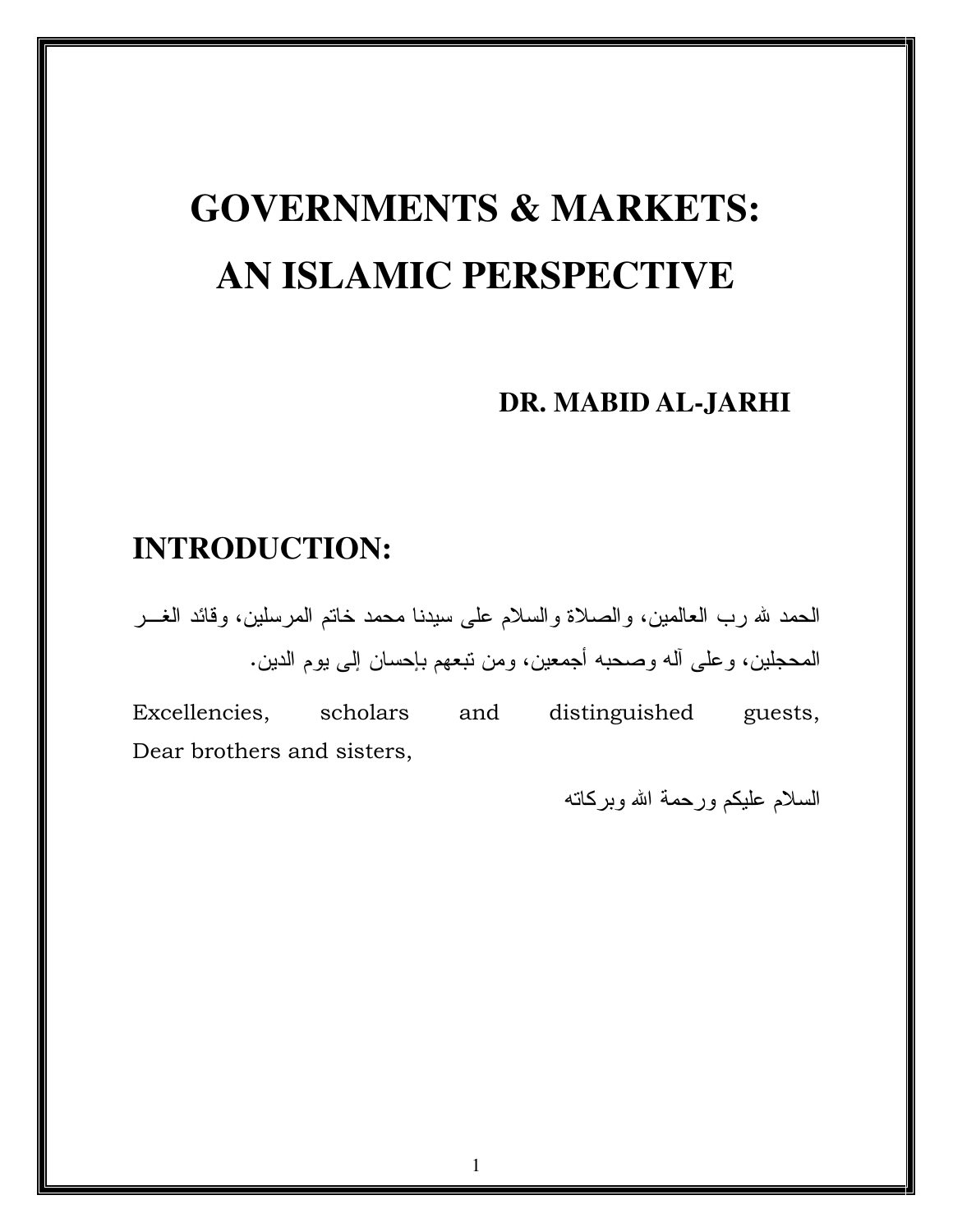# **CONTENTS**

| POLITICAL FAILURES: NATURE AND REMEDIES 3                                                                                                                                  |
|----------------------------------------------------------------------------------------------------------------------------------------------------------------------------|
| II.<br>III.<br>L<br>II.<br>L.<br>II.<br>III.<br>IV.<br>V.<br>VI.<br>MODEL OF REPRESENTATIVE DEMOCRACY 7<br>VII.<br>VIII.<br>PROBLEMS WITH REPRESENTATIVE DEMOCRACY7<br>IX. |
| $\Gamma$ $\parallel$ $\parallel$                                                                                                                                           |
| A MODEST ATTEMPT TO DEFINE THE SHAPE OF ISLAMIC                                                                                                                            |
| Η.<br>III.                                                                                                                                                                 |
| CH III:                                                                                                                                                                    |
|                                                                                                                                                                            |
|                                                                                                                                                                            |
|                                                                                                                                                                            |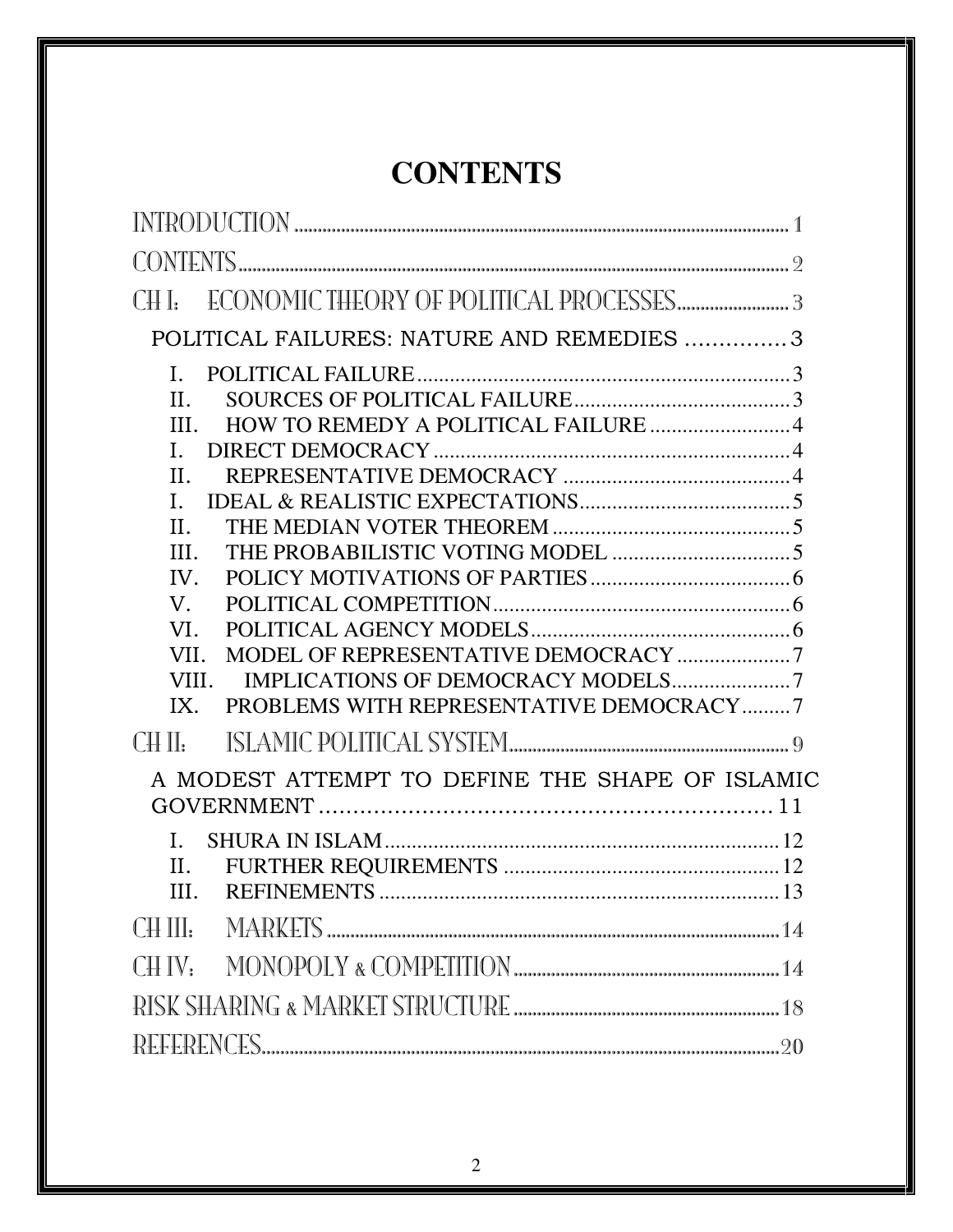# **CH I: ECONOMIC THEORY OF POLITICAL PROCESSES**

### POLITICAL FAILURES: NATURE AND REMEDIES

### I. **POLITICAL FAILURE**

 $\overline{a}$ 

1. A political failure occurs when:

- 1.1. Policies chosen by the political process fail to be efficient using second-best efficiency as a benchmark $^{\text{l}}$ .
- 1.2. Resources used to determine policy, fail to produce a selection from the second-best Pareto frontier so that, in principle, all citizens can be made better off.

### II. **SOURCES OF POLITICAL FAILURE**

- A. RENT-SEEKING OR LOBBYING ACTIVITIES, CAMPAIGN FINANCING<sup>2</sup>.
	- 1. Coordination difficulties among voters to choose between competent and incompetent candidates $^3$ .
	- 2. Legislative policy making: failure in the bargaining procedure used to make decisions<sup>4</sup> .

#### B. STRATEGIC USE OF POLICY. EXAMPLES:

- 1. Running deficits to reduce the policy flexibility of future incumbents<sup>5</sup> .
- 2. Privatization to create a class of stakeholders committed to voting in favor of particular kind of government $\rm ^6.$

<sup>&</sup>lt;sup>1</sup> \*Besley, T. and S. Coate (1998). Sources of Inefficiency in a Representative Democracy: A Dynamic Analysis. American Economic Review 88(1), 139-156.

 $2^{2}$  Besley, T. and S. Coate (2001). Lobbying and Welfare in a Representative Democracy. Review of Economic Studies 68 (1), 67-82.

<sup>3</sup> Besley, T. and S. Coate (1997). An Economic Model of Representative Democracy. Quarterly Journal of Economics 112(1), 85-114.

<sup>&</sup>lt;sup>4</sup> Weingast, B., K. Shepsle, and C. Johnsen (1981). The Political Economy of Benefits and Costs: A Neoclassical Approach to Distributive Politics. Journal of Political Economy 89, 642-64.

<sup>&</sup>lt;sup>5</sup> Tabellini, G. and A. Alesina (1990). Voting on the Budget Deficit. American Economic Review 80, 37-49.

<sup>6</sup> Biais, B. and E. Perotti (2002). Machiavellian Underpricing. Forthcoming in the American Economic Review. Weingast, B., K. Shepsle, and C. Johnsen (1981). The Political Economy of Benefits and Costs: A Neo-classical Approach to Distributive Politics. Journal of Political Economy 89, 642-64.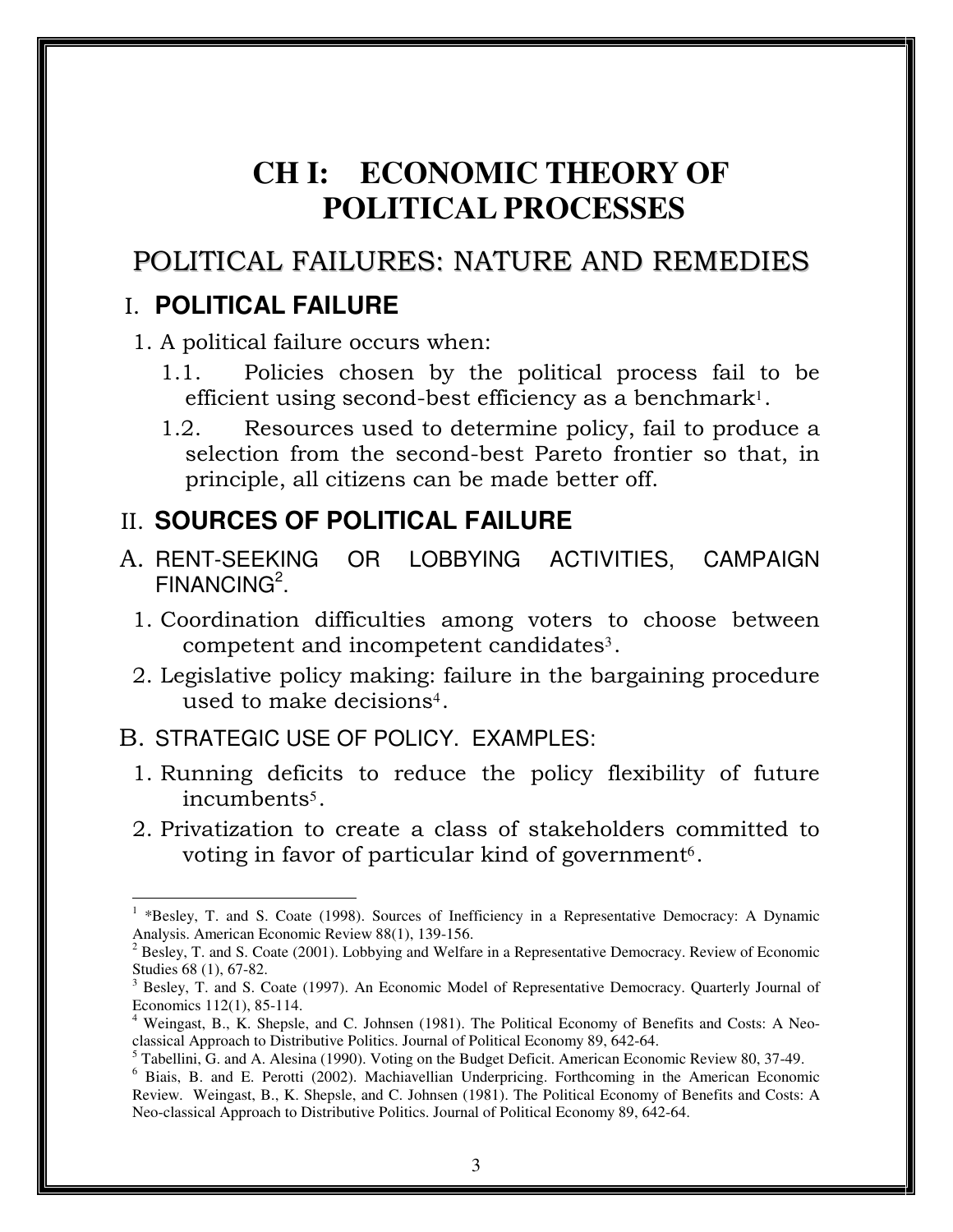### III. **HOW TO REMEDY A POLITICAL FAILURE**

- 1. Constitutional reform.
- 2. What type of government? Three choices:
	- 2.1. The Western Models
	- 2.2. Democracy:
		- 2.2.1. Direct (participatory)
		- 2.2.2. Indirect (representative)
- 3. Socialist totalitarianism
- 4. Islamic Shura
- 5. Obviously, the choice should be between democracy and Shura.

### THE WESTERN MODELS OF DEMOCRACY

### I. **DIRECT DEMOCRACY**

- 1. Citizens make proposals and vote on which proposal to implement via majority rule,
- 2. Workable only in very small societies, where community members are well informed about issues and they know each other,
- 3. Partially practiced in Switzerland through recurrent use of plebiscites,
- 4. Naïve and erroneous attempts to apply in Libya,
- 5. it is too costly and therefore inefficient for countries with size that is larger than a small village.

### II. **REPRESENTATIVE DEMOCRACY**

- 1. Citizens do not exercise their political power directly, but through policy makers,
- 2. Policy makers are selected from the group of citizens who present themselves as candidates for public choice,
- 3. Candidates are generally associated with political parties, each with a platform.
- 4. What do candidates maximize?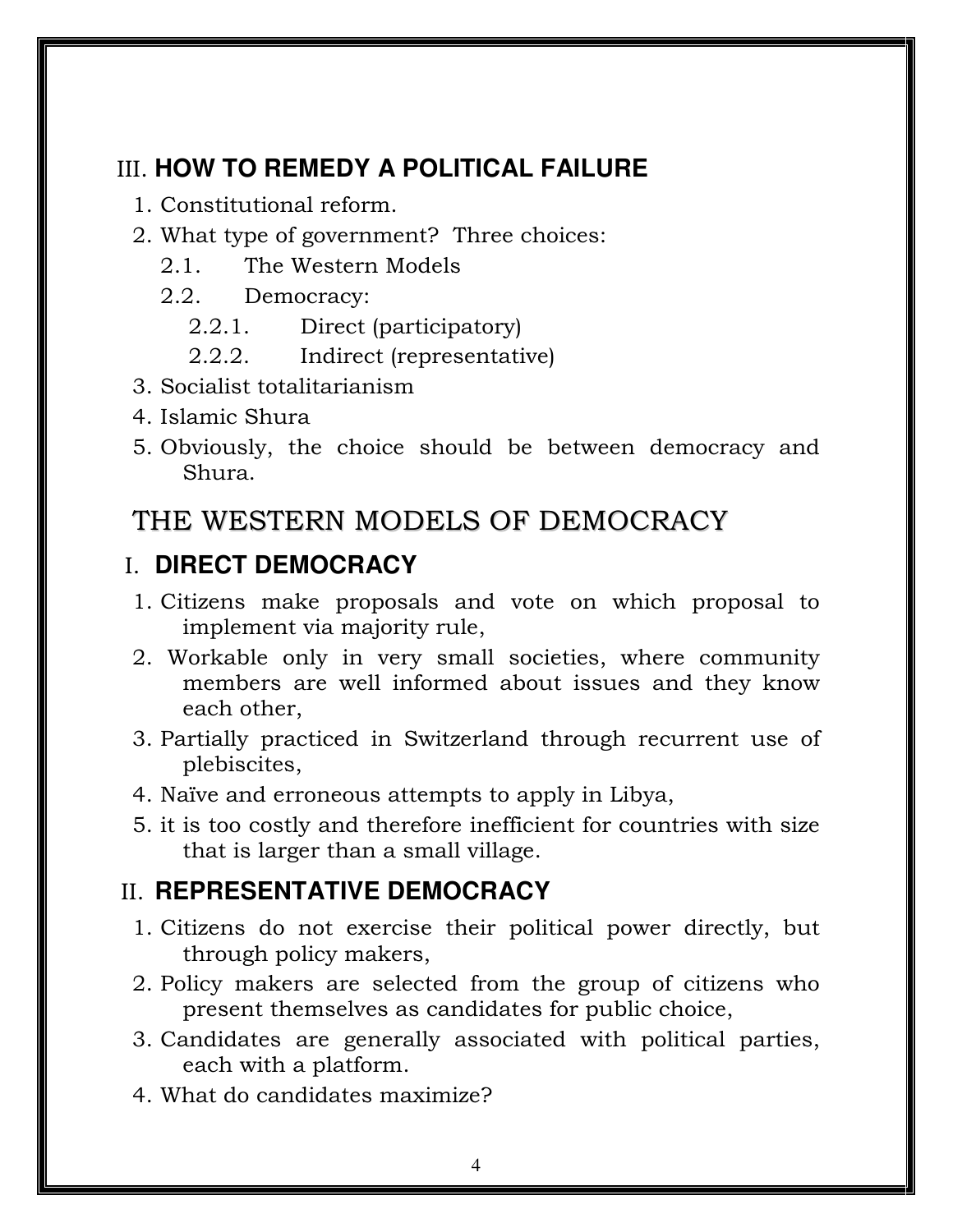- 4.1. Political power  $\rightarrow$  wealth?
- 4.2. Party interests  $\rightarrow$  long-term personal interests
- 4.3. Realize an ideal or a vision, altruistic

### ECONOMIC THEORY OF POLITICS (MODELS OF DEMOCRACY)

### I. **IDEAL & REALISTIC EXPECTATIONS**

- 1. The democratic method is that institutional arrangement for arriving at political decisions in which individuals acquire the power to decide by means of a competitive struggle for the people's vote<sup>7</sup> ,
- 2. In the real world, individuals, as such, do not make social choices. They seem limited to choosing "leaders," who will, in turn, make social decisions.

### II. **THE MEDIAN VOTER THEOREM**

- 1. Two parties offer voters different platforms.
- 2. Parties care about winning and implementing their proposed policies if elected.
- 3. One-dimensional issue space, and single-peaked preferences,
- 4. Parties will offer the policy preferred by the median citizen<sup>8</sup>.
- 5. The theorem fails to predict when issues are multi dimensional and preferences are not single peaked.

### III. **THE PROBABILISTIC VOTING MODEL**

- 1. Voters' decisions as probabilistic.
- 2. The probability of a particular individual voting for a party increases with the utility gain from having that party in power
- 3. Ability to predict requires restrictive assumptions about the

 $\overline{a}$ <sup>7</sup> Schumpeter, Joseph, [1954], Capitalism, Socialism and Democracy, Harper: New York, p 269. Buchanan, James M., [1967], Public Finance in Democratic Process: Fiscal Institutions and Individual Choice, Chapel Hill: University of North Carolina Press, p v.

<sup>8</sup> Downs, Anthony, [1957], An Economic Theory of Democracy, New York: Harper Collins.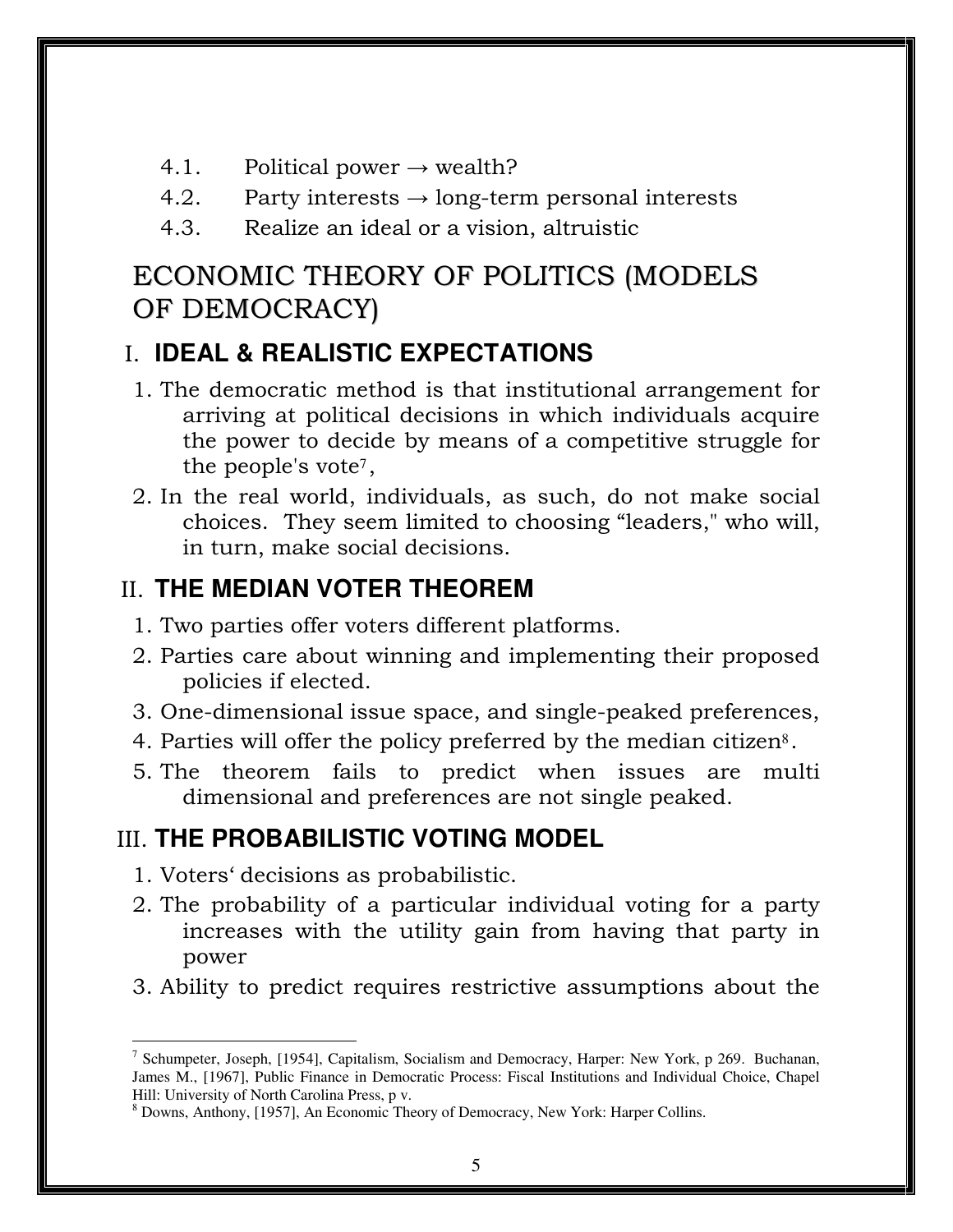probability of voting functions<sup>9</sup>.

### IV. **POLICY MOTIVATIONS OF PARTIES**

- 1. Parties care only about winning and are willing to implement any policy to do so.
- 2. The ruling party gravitates to median policy preferences.
- 3. This is a case on non-existent government $10$ .
- 4. Parties have policy preferences<sup>11</sup>.
- 5. Dynamics of developing policy preferences within each party.

### V. **POLITICAL COMPETITION**

- 1. political competition should give rise to efficient policy choices.
- 2. Economics does not have a satisfactory theoretical model of political competition to rigorously investigate these arguments $^{12}$ .
- 3. Empirically, in many instances, Western democracy failed to produce efficient choices.

### VI. **POLITICAL AGENCY MODELS**

- 1. Citizens choose between incumbents and challengers,
- 2. Irresponsible or incompetent incumbents are thrown out of office.
- 3. Characteristics of the incumbent or challenger are left  $\,$ unexplaine $\mathrm{d}^{13}.$

 $\overline{a}$ <sup>9</sup> Coughlin, Peter, [1992], Probabilistic Voting Theory, Cambridge: Cambridge University Press.

Usher, Dan, [1994], \The Significance of the Probabilistic Voting Theorem," Canadian Journal of Economics, 27, 433-45.

<sup>&</sup>lt;sup>10</sup> Brennan, Geoffrey, and James M. Buchanan, [1980], The Power to Tax: Analytical Foundations of a Fiscal Constitution, Cambridge: Cambridge University Press.

Alesina, Alberto, [1988], "Credibility and Policy Convergence in a Two-Party System with Rational Voters," American Economic Review, 78(4), 796-806. Wittman, Donald, [1983], "Candidate Motivation: A Synthesis of Alternative Theories," American Political Science Review, 77, 142-157.

<sup>12</sup> Becker, Gary, [1985], \Public Policies, Pressure Groups and Dead Weight Costs," Journal of Public Economics, 28, 329-347. Wittman, Donald, [1989], \Why Democracies Produce E±cient Results", Journal of Political Economy, 97, 1395-426.

<sup>13</sup> Austen-Smith, David and Jeffrey Banks, [1989], "Electoral Accountability and Incumbency," in Peter C. Ordeshook, ed, Models of Strategic Choice in Politics, Ann Arbor: University of Michigan Press.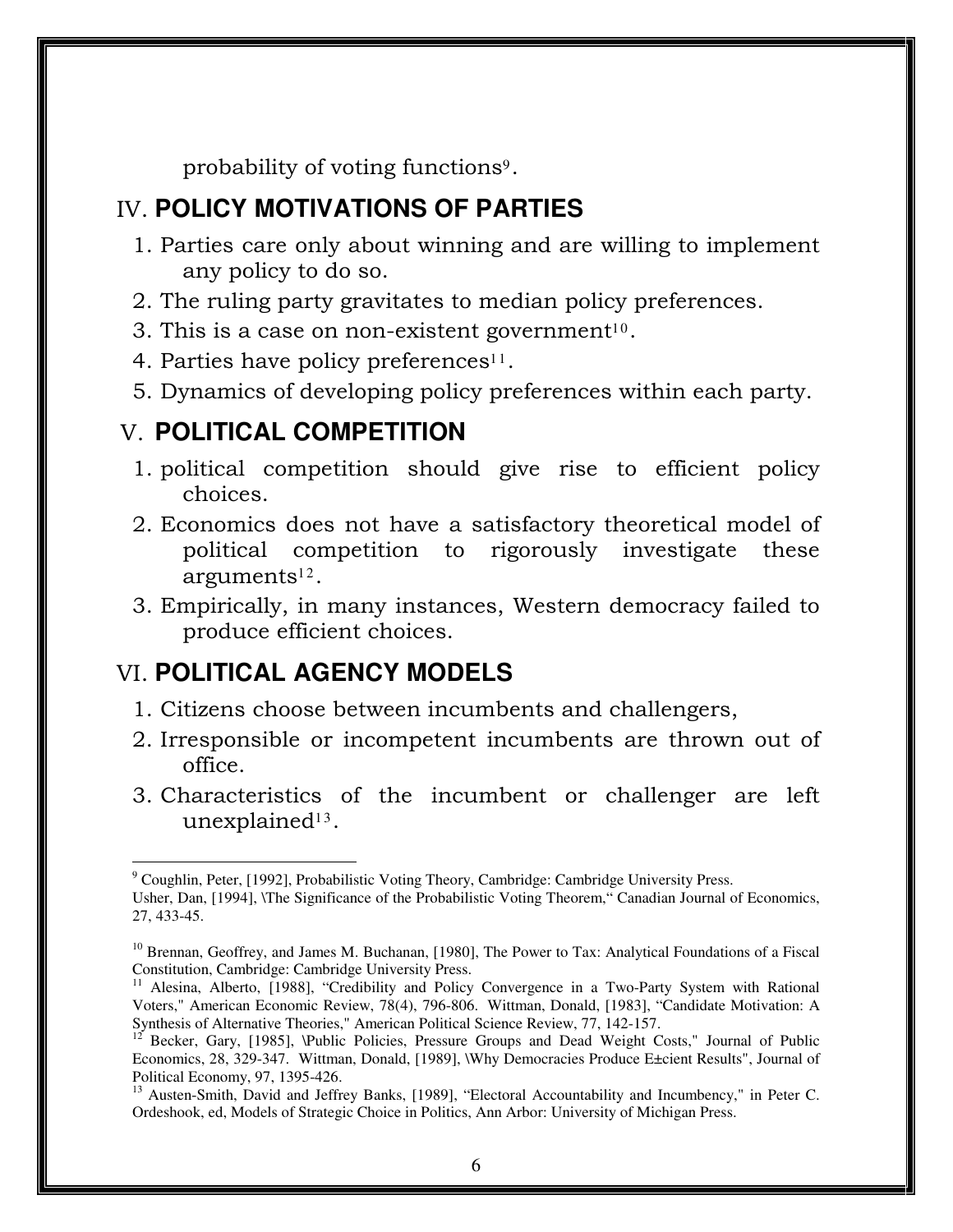3.1. The models are not altogether helpful for making policy predictions.

### VII.**MODEL OF REPRESENTATIVE DEMOCRACY**

- 1. Candidates are citizens with policy preferences; they run for office to influence policy outcomes, rather than parties that maximize votes.
- 2. Citizens weigh up costs and benefits of political involvement.
- 3. Interest groups offer transfers to selected policy makers, they try to influence incentives to run for office and voter preferences over candidates.
- 4. Characteristics of incumbents and challengers are derived endogenously, and the disciplinary role of elections is considered<sup>14</sup>.
- 5. Dynamics can be introduced.

### VIII. **IMPLICATIONS OF DEMOCRACY MODELS**

- 1. Non-alignment of preferences between legislator and society.
- 2. Alignment requires perfect competition in politics. Barriers of entry are bountiful for it is costly to be a candidate and run a campaign.
- 3. Election campaigns are costly and require financing.
- 4. A candidate must withstand pressures from interest groups

### IX. **PROBLEMS WITH REPRESENTATIVE DEMOCRACY**

- 1. The incompetent candidate
	- 1.1. A good politician (wheeler dealer)
	- 1.2. Does not understand the socioeconomic effects of political decisions
- 2. Interest groups and lobbyists

 $\overline{a}$ 

- 2.1. Pressure legislators for or against certain policies.
- 2.2. They represent (active or rich) minorities
- 2.3. They try to counteract majority preferences with

 $14$  Timothy Besley and Stephen Coate (1995), An Economic Model of Representative Democracy, CARESS Working Paper #95-02, January 23.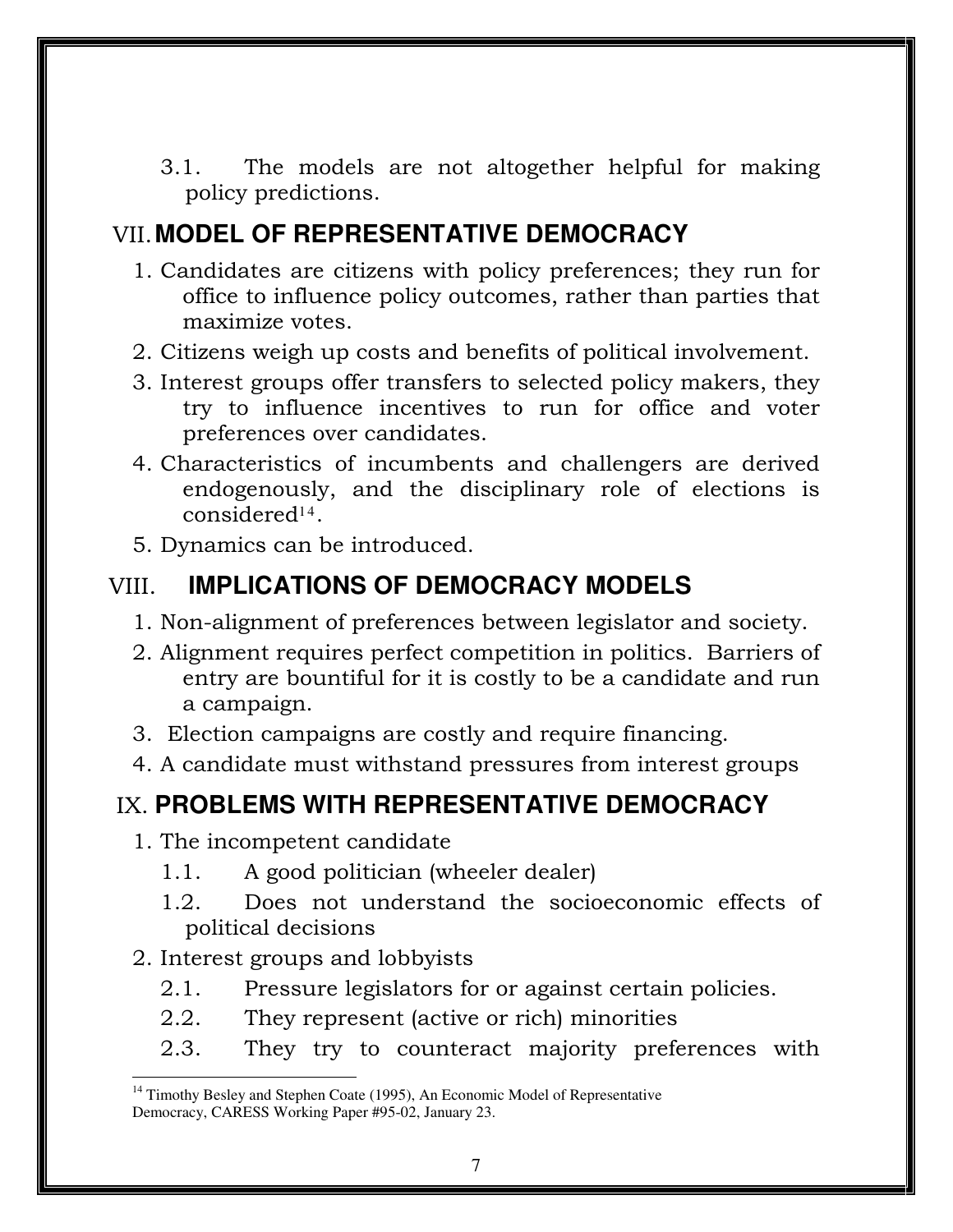incentives to legislators.

- 2.4. The relationship between interest groups and the media requires special scrutiny.
- 2.5. The most effective media, TV, Films and newspapers can be easily controlled by interest groups.

#### 3. EVIDENCE

- 3.1. Modest credentials of American and many European heads of states and/or prime ministers.
- 3.2. The role of lobbyists in the American politics.
- 3.3. The repeated involvement in unpopular wars by some Western countries.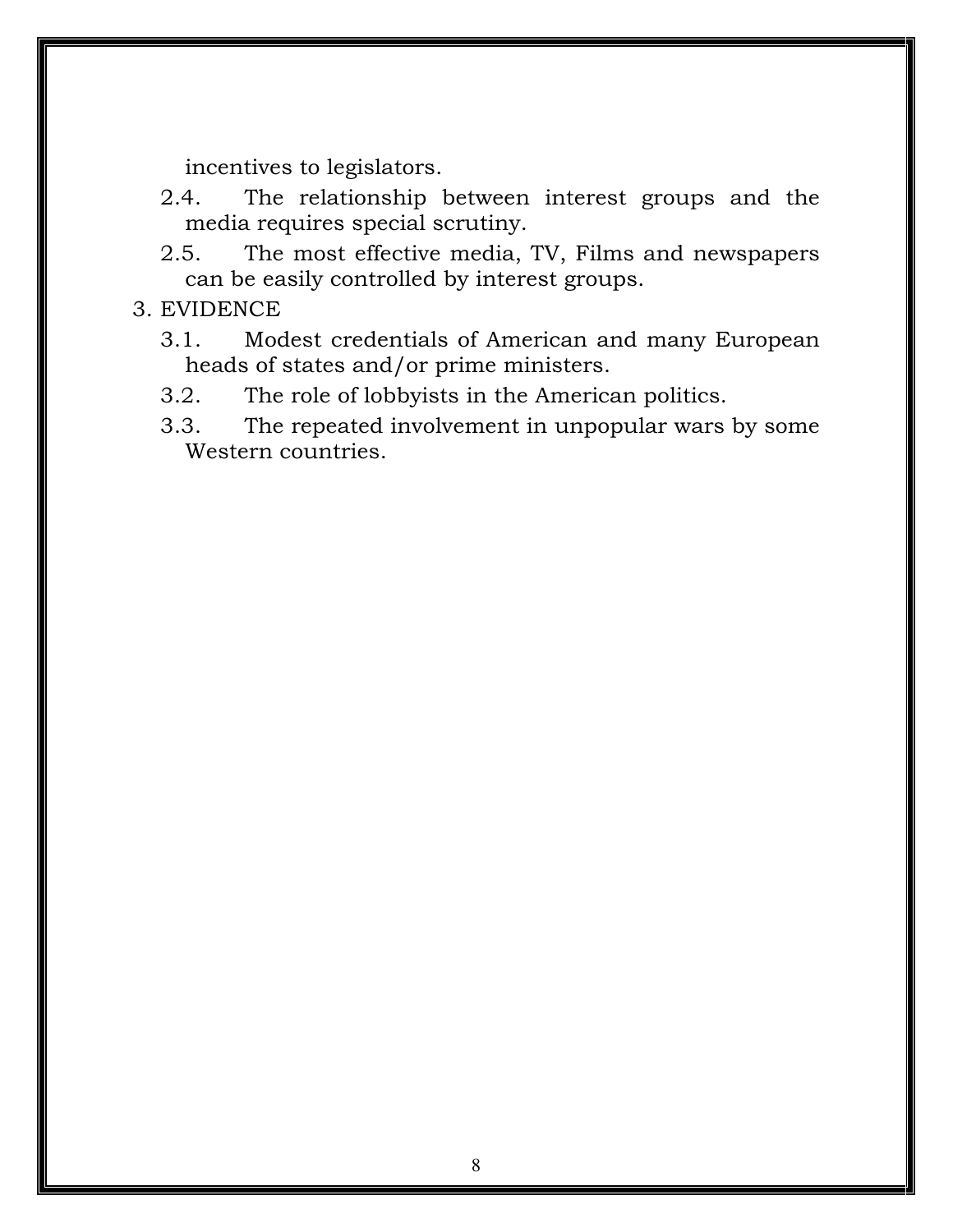# **CH II: ISLAMIC POLITICAL SYSTEM**

### SALIENT FEATURES OF SHURA

The Islamic political system is based on the principles and processes of Shura. This introduction summarizes the salient features of this political system and how it is different from democracy.

The word Shura signifies both the name of the system and its processes. Characteristics of Shura include:

- 1. It is a process of reaching decisions by a Muslim community.
- 2. The decisions include both the choice of rulers (representatives, decision-makers) as well as all decisions of communal interests to all.
- 3. It is obligatory on all community members (وأمرهم شوري بينهم).
- 4. All community members have the right to and must participate in choosing decision makers.
- 5. All decision makers must participate in making the decisions relevant to their purview.
- 6. Decision makers are chosen from a subgroup of the community who are known by most community members have decision-making abilities and inclination ( ا أه والعقد), meaning that they possess the following three qualities:
	- 6.1. High religious morals and integrity
	- 6.2. Knowledge and expertise,
	- 6.3. Leadership
- 7. At the time of the Prophet  $(\rho)$ , such group included the

closest companions of the Prophet  $(\rho)$ , who possessed the following qualities:

7.1. High integrity emanating from deep faith and their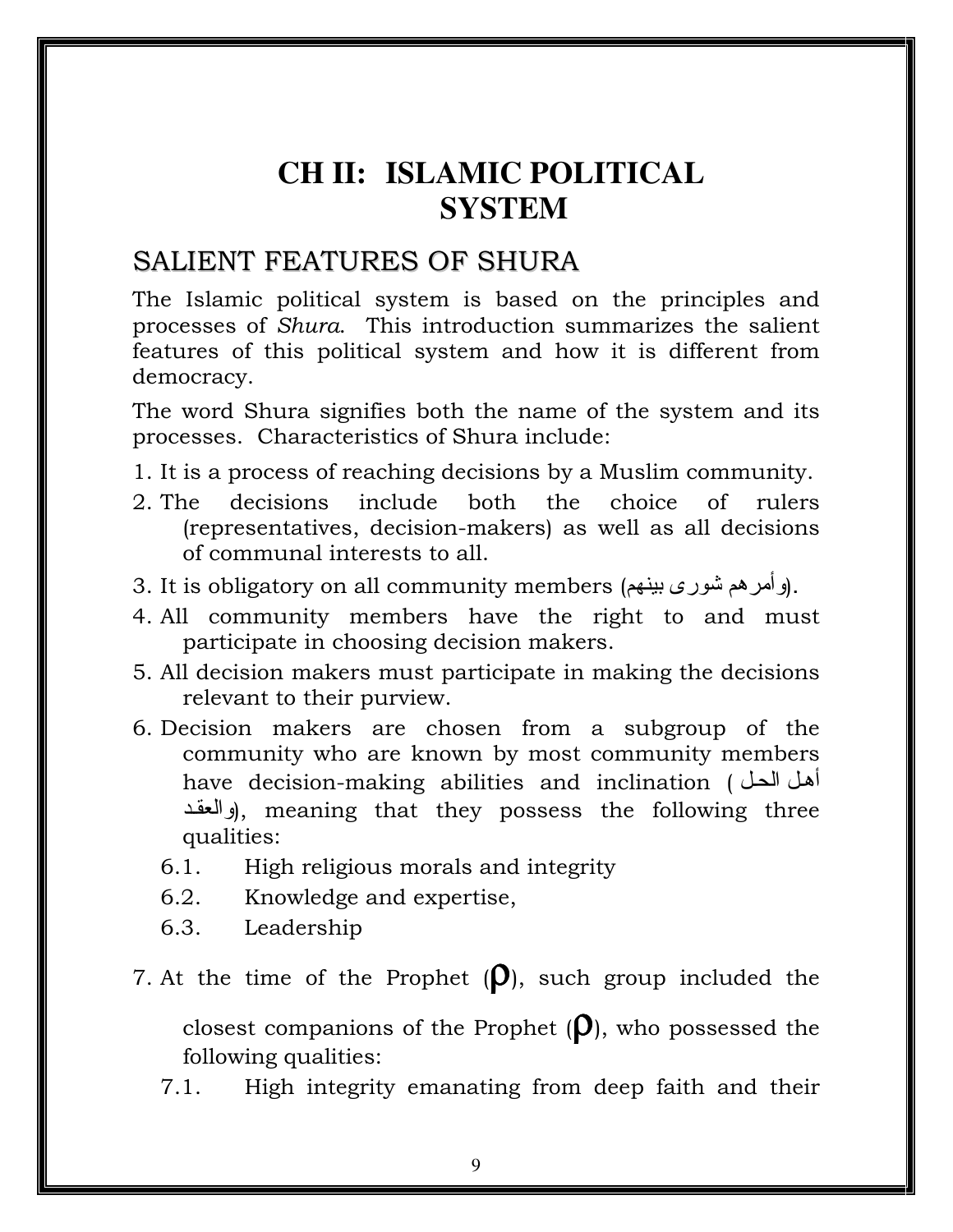emulation of the Prophet  $(D)$ ,

- 7.2. Knowledge and expertise,
- 7.3. Being prominent as community leaders,
- 8. At our time, such group should include people with the following qualifications:
	- 8.1. PhD in one of the disciplines,
	- 8.2. Experience in the practice of his/her discipline either academically through teaching or research or practically; both types of experience would be preferred.
	- 8.3. High moral values and integrity,
	- 8.4. Showing leadership ability
- 9. The main difference between Shura and democracy is the fact that while everyone has the right to choose, not everyone has the right to be chosen. A process of prequalification must precede the process of nomination and election of leaders.
- 10. As processes generally change from time to time according to changes in technology, the first two sources of Shari'a have not specified particular processes. The process used to elect the first Caliph has been very close to participatory rather than representative Shura. It would be difficult to apply such a process today, where populations are much larger in size and the use of information and communication technology is possible. Therefore, the process itself is left to the community to decide and evolve according to contemporary circumstances.

### PRACTICE OF SHURA

- 1. Muslims lived under a system of that was closer to participatory than representative Shura until the Fourth Caliph.
- 2. Until that time, the shape of a representative government had not been developed by Shari'a scholars.
- 3. After the Fourth Caliph, the Muslim government deteriorated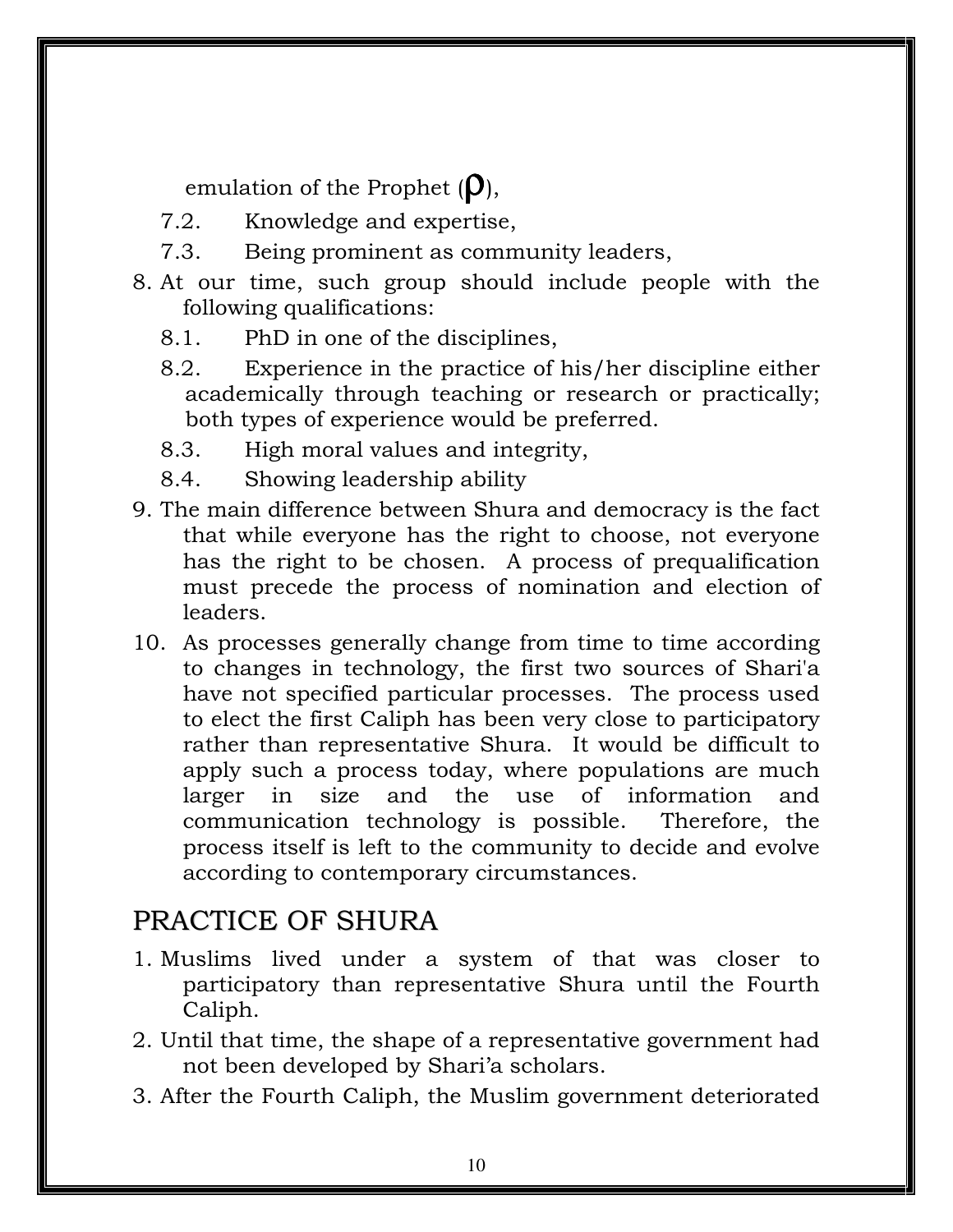from Shura into monarchy.

- 4. Muslims spent vast resources trying to reform the system through military struggle against the Umayyad and the Abbasid regimes, but the power of the executive was too overwhelming
- 5. Tyranny and oppression lead Shari'a scholars to say little about the shape of the Islamic government.
- 6. The Saqifa experience has been:
	- 6.1. Ignored by Muslims who deny that Islamic has any political teachings, as such experience can be taken as proof of the existence of an Islamic political system.
	- 6.2. Attacked by those who find that it did not result in the election of their favorite candidate, which led to years of Fitna.
- 7. Scholars with integrity advised rulers against tyranny and encouraged reform which came as cosmetic and did not touch upon the structure of government.
- 8. The treatise of Mawardi appeared in the 11th century, rather late.
- 9. Scholars who wrote about government focused on two issues:
	- 9.1. Imamah, the choice of the Caliph,
	- 9.2. Hisbah, how to keep society within Shari'a boundaries,
- 10. There are some political activists and writers who think that once a Caliph is elected, everything else should turn to be fine. This appears to be naïve.
- 11. We must therefore try to extract a modern shape of the Islamic political system from the spirit of Islam embodied in Qur'an and Sunnah.

### A MODEST ATTEMPT TO DEFINE THE SHAPE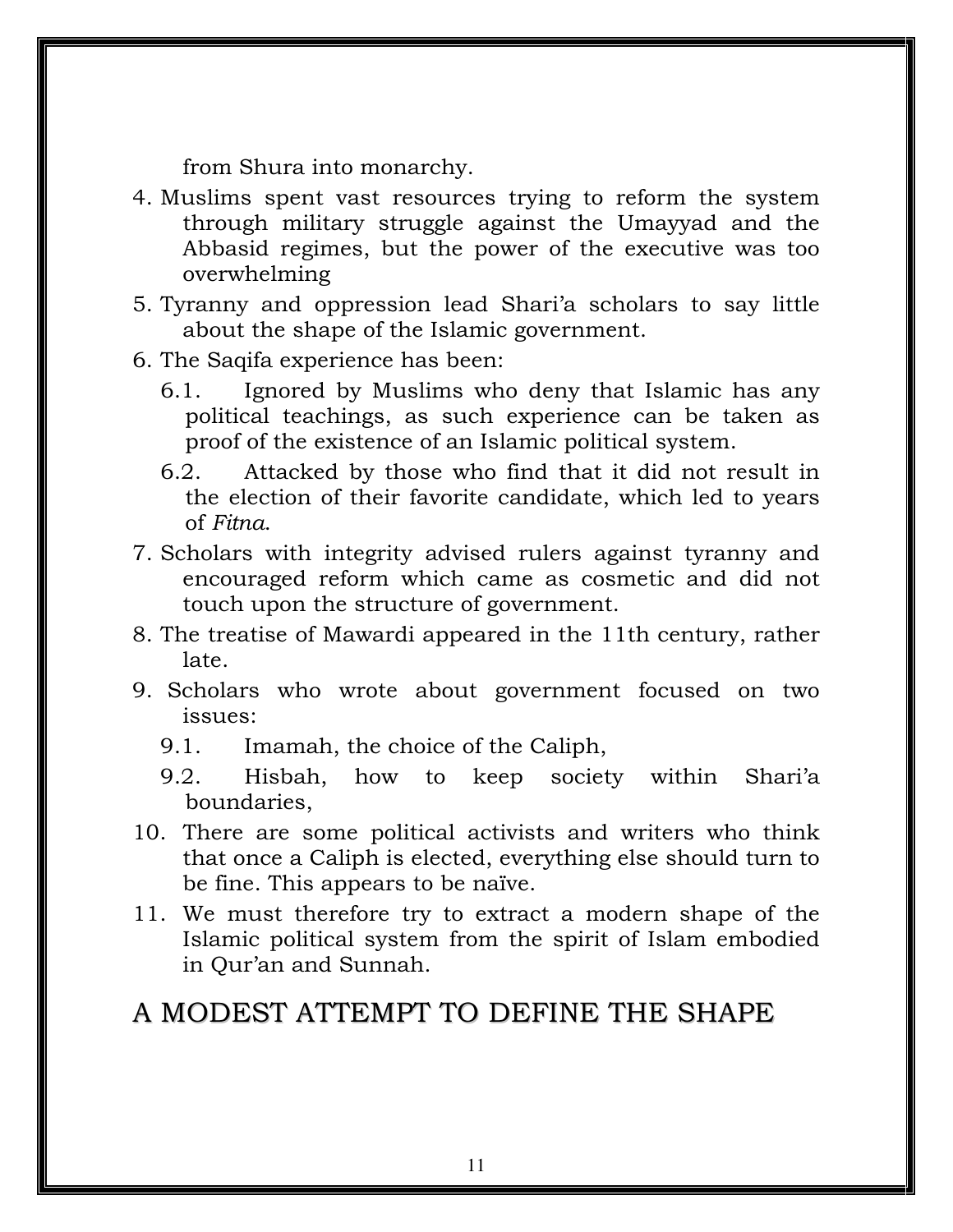### OF ISLAMIC GOVERNMENT<sup>15</sup>

### I. **SHURA IN ISLAM**

Shura can be considered to contain the following elements:

- 1. Supervisory Mechanism ( ) to insure that:
	- 1.1. All legislation is Shari'a compliant.
	- 1.2. All government actions are Shari'a compliant.
- 2. Citizens' right as well as obligation to choose their rulers.
- 3. Identify the People of Decision (أهل الحل والعقد), who are most qualified to serve in government branches.

#### 4. Criteria:

 $\overline{a}$ 

- 4.1. Religious commitment (piety & trust),
- 4.2. Knowledge, e.g., academic degree in all fields of knowledge, proper distribution between different fields
- 4.3. Experience, like holding certain positions related to specialization for a certain period
- 5. Citizens elect the Head of State from among (أهل الحل والعقد)
- 6. Citizens elect legislators from among (أهل الحل والعقد)
- 7. The Head of State appoints members of the legal branch of government from among the People of Decisions, specialized in Shari'a (with a PhD in Shari'a), or
- 8. The People of Decisions specialized in Shari'a elect from amongst themselves the members of the legal branch.

### II. **FURTHER REQUIREMENTS**

- 1. Political parties with platforms,
- 2. Rules of governance for political parties:
	- 2.1. Each party must practice Shura within itself,
	- 2.2. Party platform must be Shari'a compliant.

<sup>&</sup>lt;sup>15</sup> Synthesizes and draws from numerous writings in Arabic and the following two references available in English. Imam Khomeini, Governance of the Jurists (ولاية الفقيه): Islamic Government, the Institute for Compilation and Publication of Imam Khomeini's Works, TehranImam Muhammad Shirazi, The Islamic System of Government, Translated by Z. Olyabek, Second Edition 2001, Fountain Books, London. (Arabic original,1969).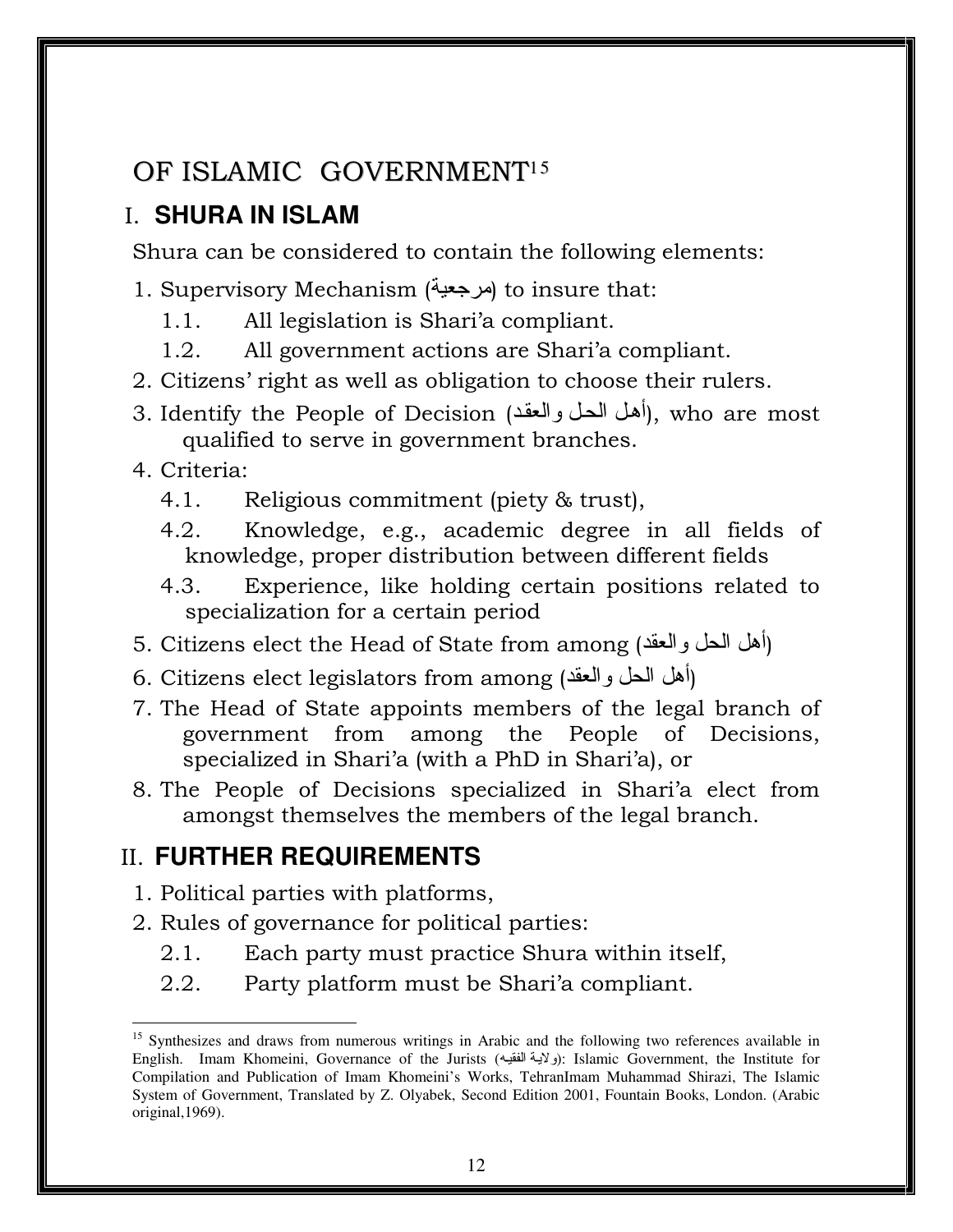- 3. Rules to keep media independent from foreign or government influence,
- 4. Economic policy that aims at:
	- 4.1. Basic needs for the poor,
	- 4.2. Growth, full employment and social justice,
	- 4.3. Keep market structure Shari'a compliant.
- 5. A Reba-free banking and financial system.

### III. **REFINEMENTS**

- 6. Maximum term on head-of-state service.
- 7. Maximum limit on the incumbency of legislators,
- 8. Guarantees of civil liberties within the boundaries of Shari'a,
- 9. Safeguards against corruption and nepotism in the executive branch of government,

### IV. **IMPLEMENTATION**

- 1. We can construct an Islamic political system that can outperform Western democracy.
- 2. Implementing such a system would be a challenge for:
	- 2.1. Interest groups that benefit from current systems.
	- 2.2. People with lax moral values who would prefer to live in societies that allow drinking, gambling, Reba, etc.
	- 2.3. People who believe in secularism and have the wrong perception that an Islamic government would be a theology, which is far from the truth.
- 3. Implementation would not be easy, as it would require educating the public and placing safeguards for proper implementation.
- 4. But, it would be very rewarding. As Islamic finance has been the most important contribution of Muslims to human civilization in the twentieth century, an Islamic political system would be a contribution of similar stature in the twenty-first century.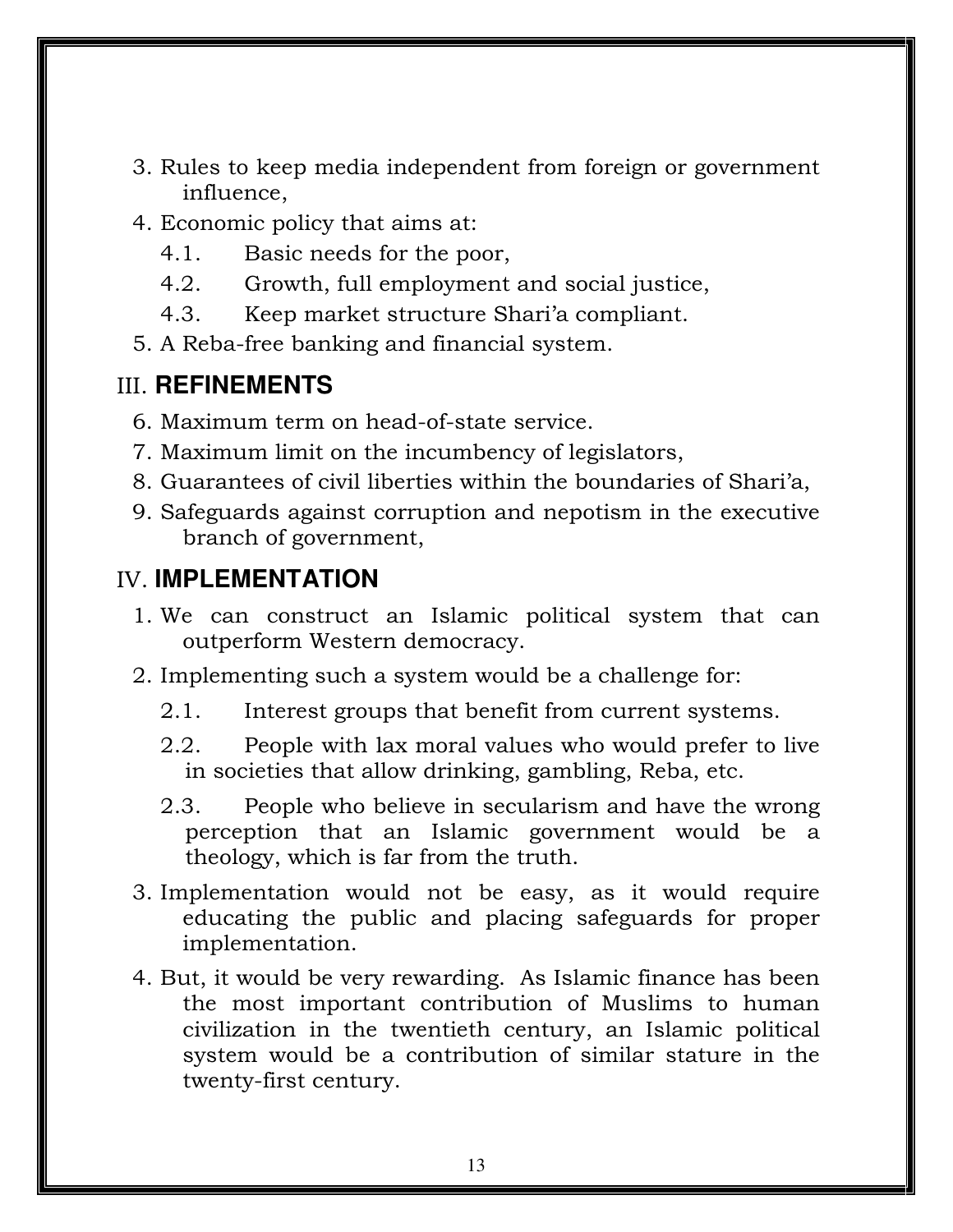## **CH III: MARKETS**

### MONOPOLY & COMPETITION

#### C. SCOPE OF MONOPOLY IN FIQH

- 1. The Malikis and Abu Yusuf from the Hanafi School extend the scope of prohibition of *Ihtikar* pt monopoly (احتكار) to all goods. The Imamis appear to share this opinion.
- 2. The Hanafis, Hanbalis and Shafi's limit the scope to food stuff. In addition, Muhammad Ibn Al-Hassan includes both food stuff and cloths.
- 3. The opinion that extends the scope of prohibition to all goods, whose withholding would be harmful to the public, seems to be more credible.
- 4. It relies on several Hadiths that decree such generality. The specific mention of food stuff in other Hadiths can be interpreted as to give an example.
- 5. In Fiqh methodology, when statements both general and specific are found in relation to a particular question, the general statements would take precedence to the specific. The important aspect of the prohibition of monopoly in Islam is that some would become exclusive producers or holders (sellers) of certain goods.
- 6. This would deprive the market from competitive fair play and allow sellers to exploit buyers through the appropriation of their consumers' surplus through monopolistic tactics.
- 7. Fiqh scholars, on the one hand, limit Ihtikar to the mere purchase of a good from a certain market and withholding it for a period for the purpose of raising its price in the same market.
- 8. On the other hand, they place in the same category what they call labor Ihtikar, or what modern economics know as monopoly in services.
- 9. Specifically they prohibit the collusion among the suppliers of services, like real estate surveyors, lest they raise their prices. Here we can see a complete equivalence between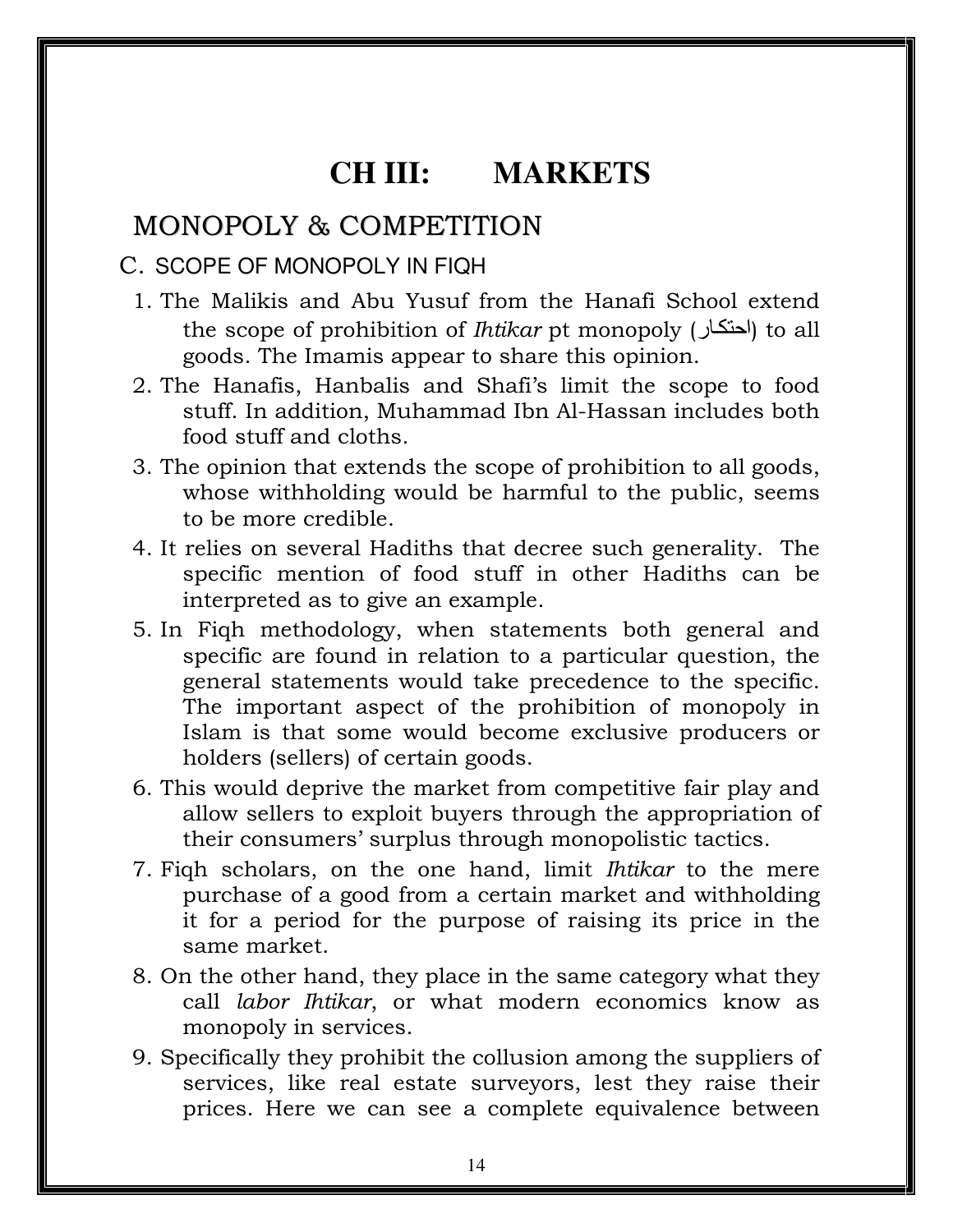Ihtikar and monopoly.

- 10. In addition, the Fiqh scholars prohibited a form that we can call in modern economics monopsony, or having the exclusive right to purchase certain goods, especially when it is for the purpose of holding the exclusive right to sell the same goods.
- 11. This fact gives a credible reason to consider the topic of Ihtikar in fiqh to be equivalent to the topic of monopoly in economics.
- 12. In general, goods that should not be subject to Ihtikar include any goods which are needed by people and whose withholding would cause harm.
- 13. In particular, food, cotton, and linen textiles are mentioned by Fiqh scholars.
- 14. It is interesting to note that all goods that are lawful to consume or used for producing lawful goods are considered needed by economists as long as they are people who are willing to pay for them.
- 15. The view of Fuqaha' that the prohibition of Ihtikar is not limited to food stuff only is parallel to the consensus of economists that monopoly is harmful regardless of the market in which it is practiced.

#### D. CRITERIA FOR MONOPOLY PROHIBITION

- 1. There are two criteria offered by Fiqh scholars regarding the prohibition of Ihtikar:
	- 1.1. There is a demand for the good withheld
	- 1.2. The lack of substitutes for it
- 2. Both criteria are equivalent to the existence of an inelastic demand curve for the goods withheld.
- 3. Ironically, this is the case where monopoly in the economic sense is most likely to be found.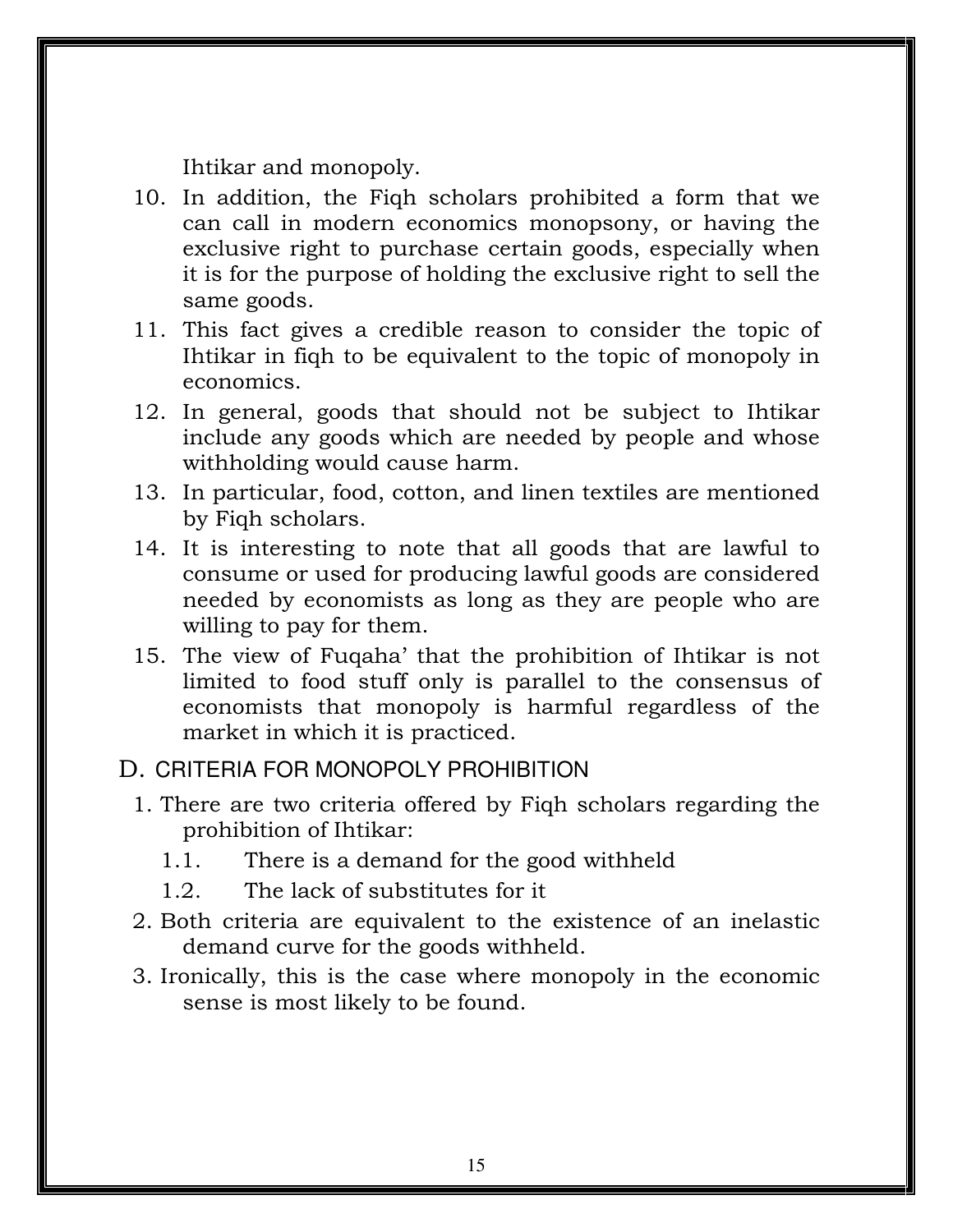#### E. PRICE FIXING BY GOVERNMENT

- 1. The arguments in Fiqh against fixing prices by the government add an interesting dimension to the above.
- 2. Such action by the government is generally unlawful, allowed only in exceptional circumstances when public interest is at stake.
- 3. Exchange in Islam is considered to be a voluntary contract in which two parties agree on their volition to buy and sell.
- 4. Pricing by government decree violates the voluntary aspect of the exchange contract
- 5. Therefore, the general rule of prohibiting government pricing can be safely interpreted as a rule to protect competition in the market.
- 6. It must be added to the other rule of prohibiting Ihtikar or monopoly as policy tools available to the government to institute competitive markets in an Islamic economic system.
- 7. Barring cases of wars and natural disasters when commodity rationing becomes a necessity, the government can then force the monopolist to set his price equal to his marginal cost.
- 8. We can therefore conclude that the government is given the right to fix prices as an anti monopolistic policy.
- 9. Sometimes monopoly is inevitable, as in the case of natural monopolies.
- 10. In such case, the option of fixing the price by the government becomes a viable alternative to protect consumers from being exploited by monopolists.
- 11. In addition, when the government fixes prices, it must consider the cost of sellers.
- 12. This is another reference to what economists know as the equality between marginal cost and marginal revenue in competitive pricing.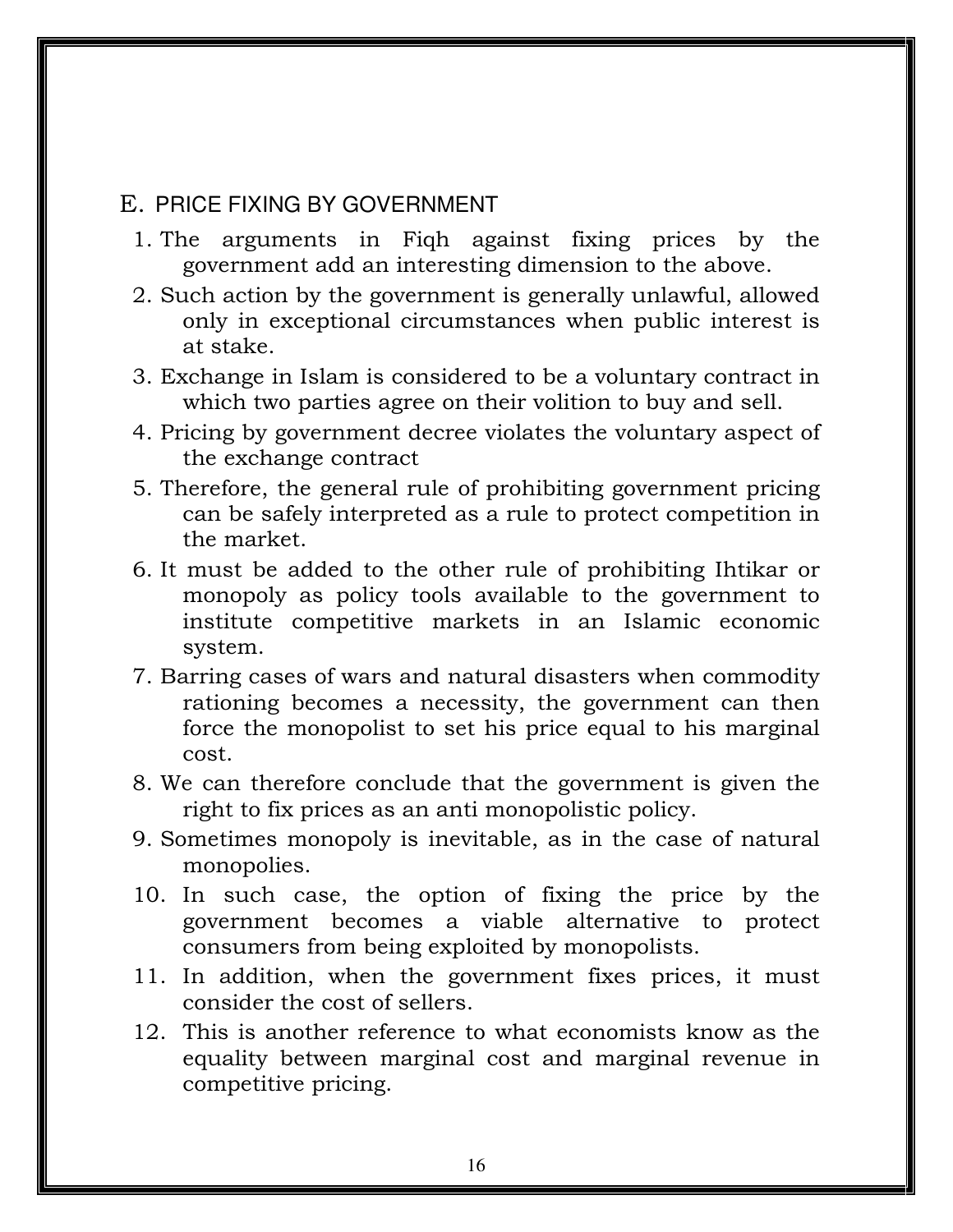- F. THE PROHIBITION OF EXCHANGE OUTSIDE THE MARKET PLACE.
	- 13. It is unlawful to intercept suppliers of goods before they reach market premises.
	- 14. such suppliers are predominantly small farmers and merchants who bring goods to the market for selling.
	- 15. Their interception would have two effects.
	- 16. Being uninformed about market conditions, they would sell at prices which would appear unacceptable, once they reach the market place.
	- 17. Voluntarity would be incomplete.
	- 18. Their failing to reach the market reduces the number of agents therein and affects the quality of competition.
	- 19. Again we find that there is another rule that strengthens market competition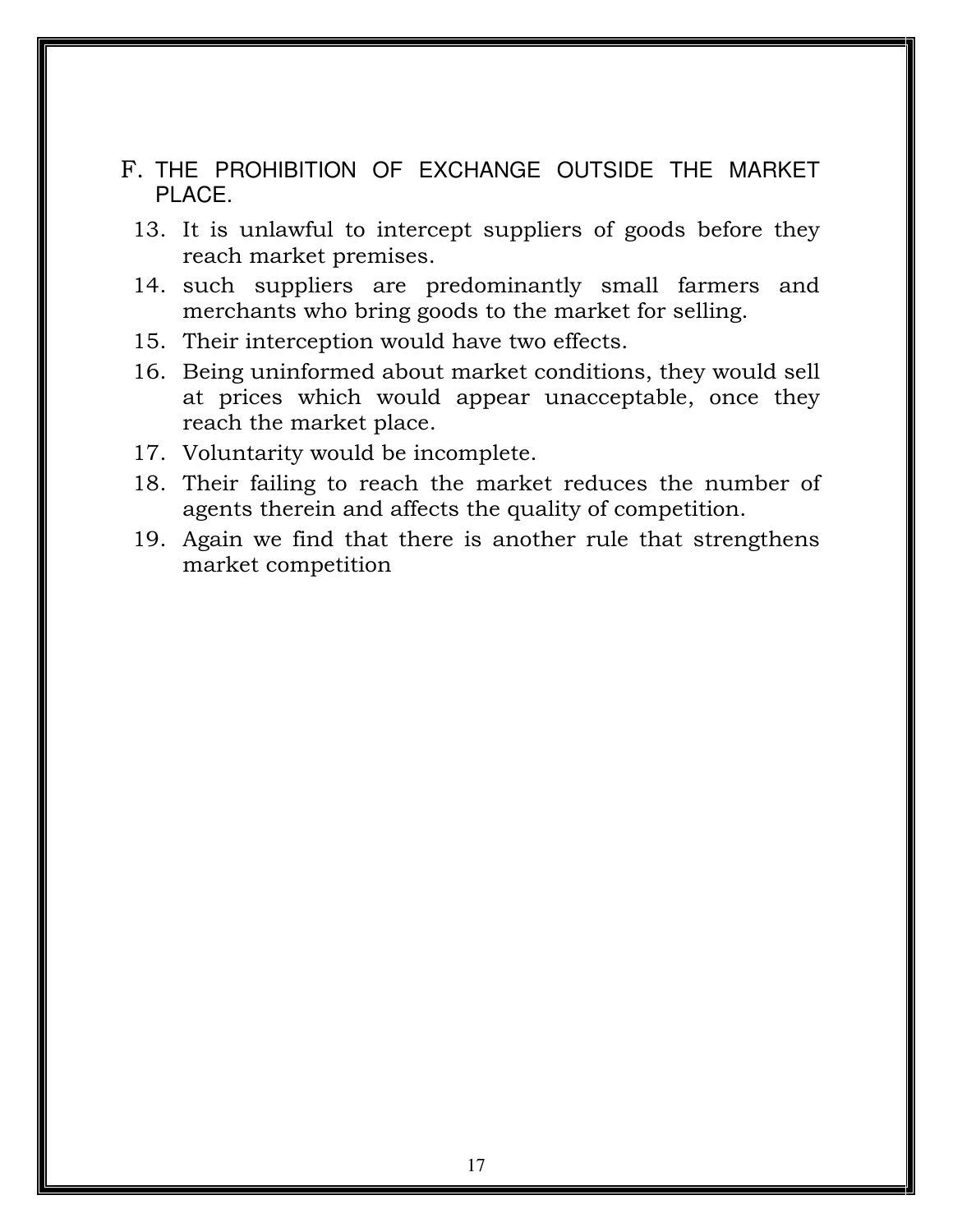# **RISK SHARING & MARKET STRUCTURE**

#### A. MARKET STRUCTURE IN MUSLIM COUNTIRES

- 1. Many issues of market structure in Muslim countries have not all been resolved to our satisfaction
- 2. Further developments are still required
- 3. Long periods of totalitarian economics in some Muslim countries bread several apologies for market controls both from religious scholars as well as economists.
- 4. Ways must be found to keep markets free, without falling into the trap of sellers' or buyer's collusion.
- 5. More tools must be given to governments to implement social justice, without market interference.

#### B. RISK SHARING AND MARKET STRUCTURE

- 1. An Islamic economy has a wider scale of risk sharing than a conventional one.
- 2. How risk sharing influences market structure is not yet settled.
- 3. One direction of thinking is that Islamic finance provides "products" that have "self-mitigation" of risk.
- 4. In lease finance, the leased assets are owned by the fund supplier during the time of the lease, and serve as security.
- 5. The same applies to asset-based securitization.
- 6. Risk sharing would be manifested in the relationship between both fund suppliers as well as fund users from one side and financial intermediaries from the other side.
- 7. It would also by manifest by greater integration of markets within each Muslim country and among Islamic countries, if:
	- 7.1. The Islamic principle of free trade among Muslims is applied,
	- 7.2. Trade is carried out, using Shari'a-compliant modes.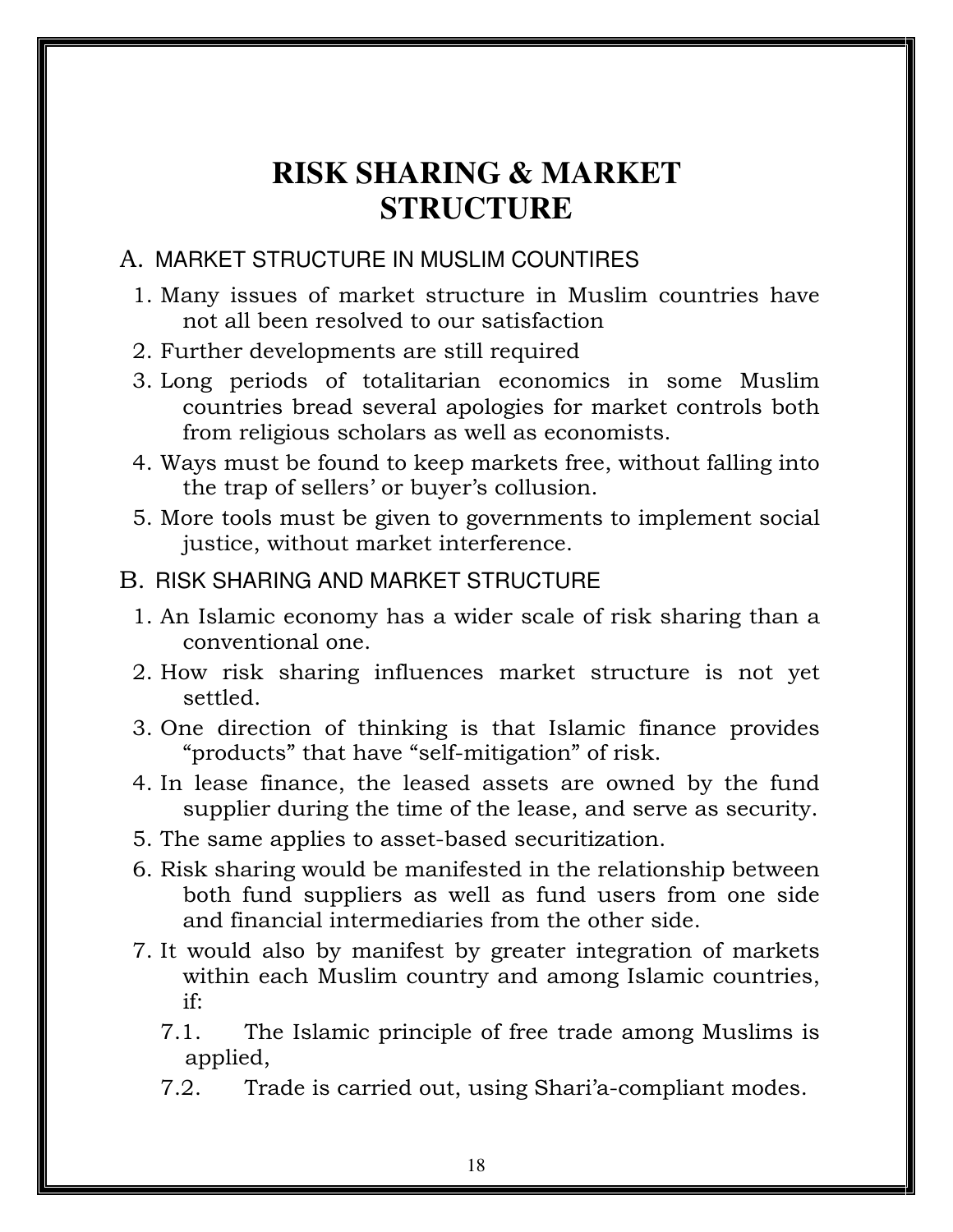- 8. It would be difficult to justify any sort of trade barriers between Muslim countries, as the teachings of Islam in the field of international trade does not allow restricting trade among Muslims of different countries.
- 9. Presumably, capital movements would also enjoy the same freedom. Capital markets would therefore be highly integrated among Muslim countries, when the edicts of Islamic economics are truly applied.
- 10. The integration of capital markets would create by itself a degree of risk sharing, as Muslim nationals of some countries would hold portfolio investment in firms working in other countries, thereby sharing risk across the border.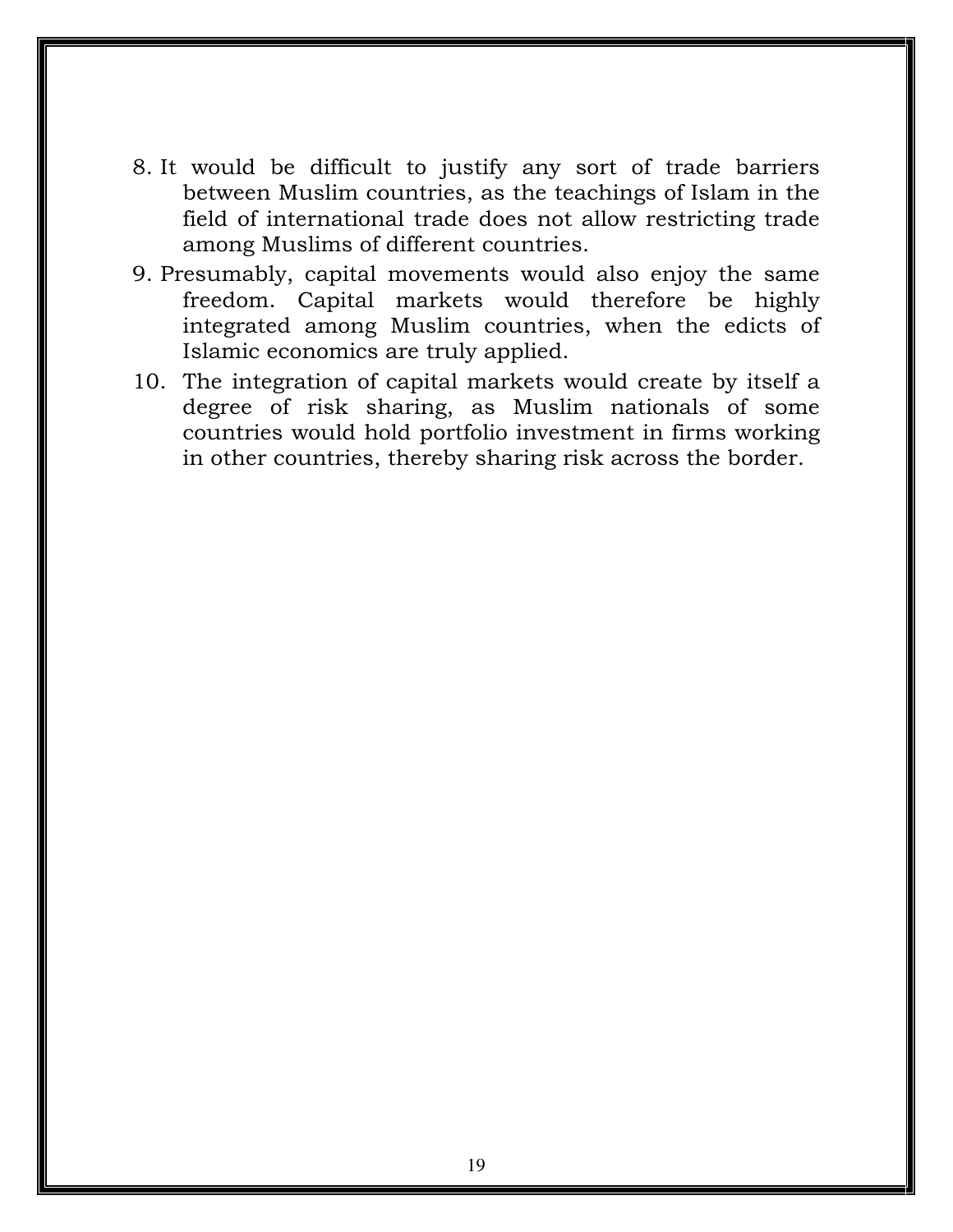### **REFERENCES**

- 1. Alesina, Alberto, [1988], "Credibility and Policy Convergence in a Two-Party System with Rational Voters," American Economic Review, 78(4), 796-806.
- 2. Austen-Smith, David and Jeffrey Banks, [1989], "Electoral Accountability and Incumbency," in Peter C. Ordeshook, ed, Models of Strategic Choice in Politics, Ann Arbor: University of Michigan Press.
- 3. Becker, Gary, [1985], "Public Policies, Pressure Groups and Dead Weight Costs," Journal of Public Economics, 28, 329- 347.
- 4. Besley, T. and S. Coate (1997), "An Economic Model of Representative Democracy," Quarterly Journal of Economics 112(1), 85-114.
- 5. Besley, T. and S. Coate (1998), "Sources of Inefficiency in a Representative Democracy: A Dynamic Analysis," American Economic Review 88(1), 139-156.
- 6. Besley, T. and S. Coate (2001), "Lobbying and Welfare in a Representative Democracy," Review of Economic Studies 68 (1), 67-82.
- 7. Biais, B. and E. Perotti (2002), "Machiavellian Underpricing, "Forthcoming in the American Economic Review.
- 8. Brennan, Geoffrey, and James M. Buchanan, [1980], The Power to Tax: Analytical Foundations of a Fiscal Constitution, Cambridge: Cambridge University Press.
- 9. Buchanan, James M., [1967], Public Finance in Democratic Process: Fiscal Institutions and Individual Choice, Chapel Hill: University of North Carolina Press, p v.
- 10. Coughlin, Peter, [1992], Probabilistic Voting Theory, Cambridge: Cambridge University Press.
- 11. Democracy, CARESS Working Paper #95-02, January 23.
- 12. Downs, Anthony, [1957], An Economic Theory of Democracy, New York: Harper Collins.